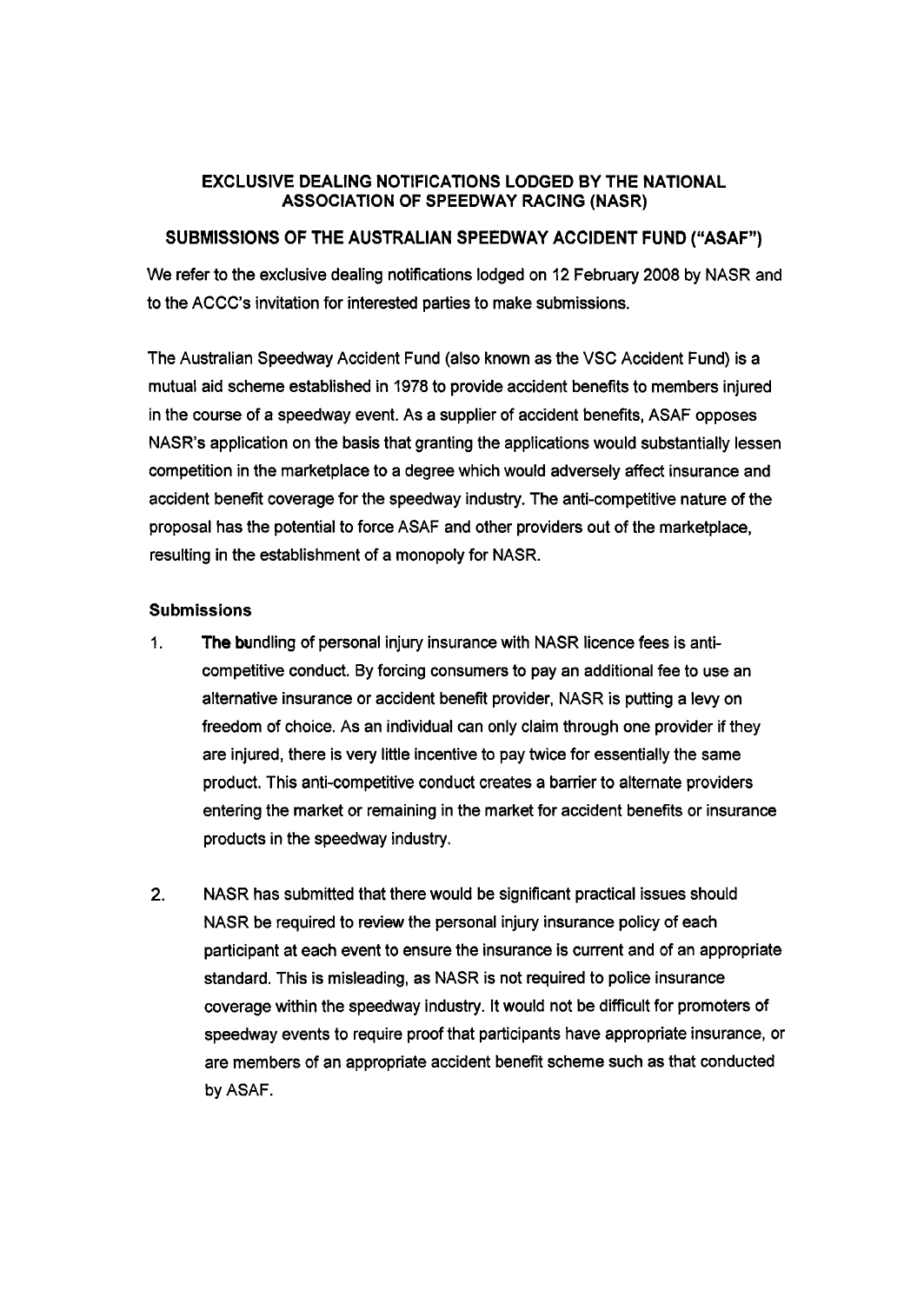**3.** Using safety as a justification for anti-competitive behaviour, **NASR** has in the past participated in third line forcing whereby individuals are prevented from participating in speedway events without **NASR** insurance, despite having alternative insurance or accident benefit coverage of an equivalent standard. The "NASR Track Operators Manual" provided as part of NASR's submissions to the **ACCC** states:

> "All drivers, pit crew members and officials participating in a NASR sanctioned/insured race meeting must be in possession of personal accident insurance cover that specifically covers all risks relevant to speedway race meetings. Any person not in possession of such cover may be admitted to the pit area, but must not actively participate in the race meeting in any way.

> Personal accident insurance cover is included as a member benefif to all NASR members and is therefore linked to the NASR photo licence, otherwise personal accident cover may be obtained that is equal or better cover, approved of by NASR. Participants are free to obtain their own alternative personal accident cover if they desire, however in the event of an accident, may only claim on one policy."

**4.** The adoption of this policy has resulted in anti-competitive conduct, because **NASR** determines whether the accident benefit cover provided by competitors is approved for the purposes of **NASR** events. If approval is not granted by **NASR,**  track operators are entitled to refuse individuals the right to participate in speedway events. **ASAF** has been informed of instances where drivers have been refused the right to compete and access to pit areas has been denied to individuals who are members of **ASAF,** even though **ASAF** coverage meets all necessary criteria for personal accident benefits in speedway racing. It is not for **NASR** to determine what constitutes adequate coverage, that is something individuals should be free to determine in an informed and competitive market place.